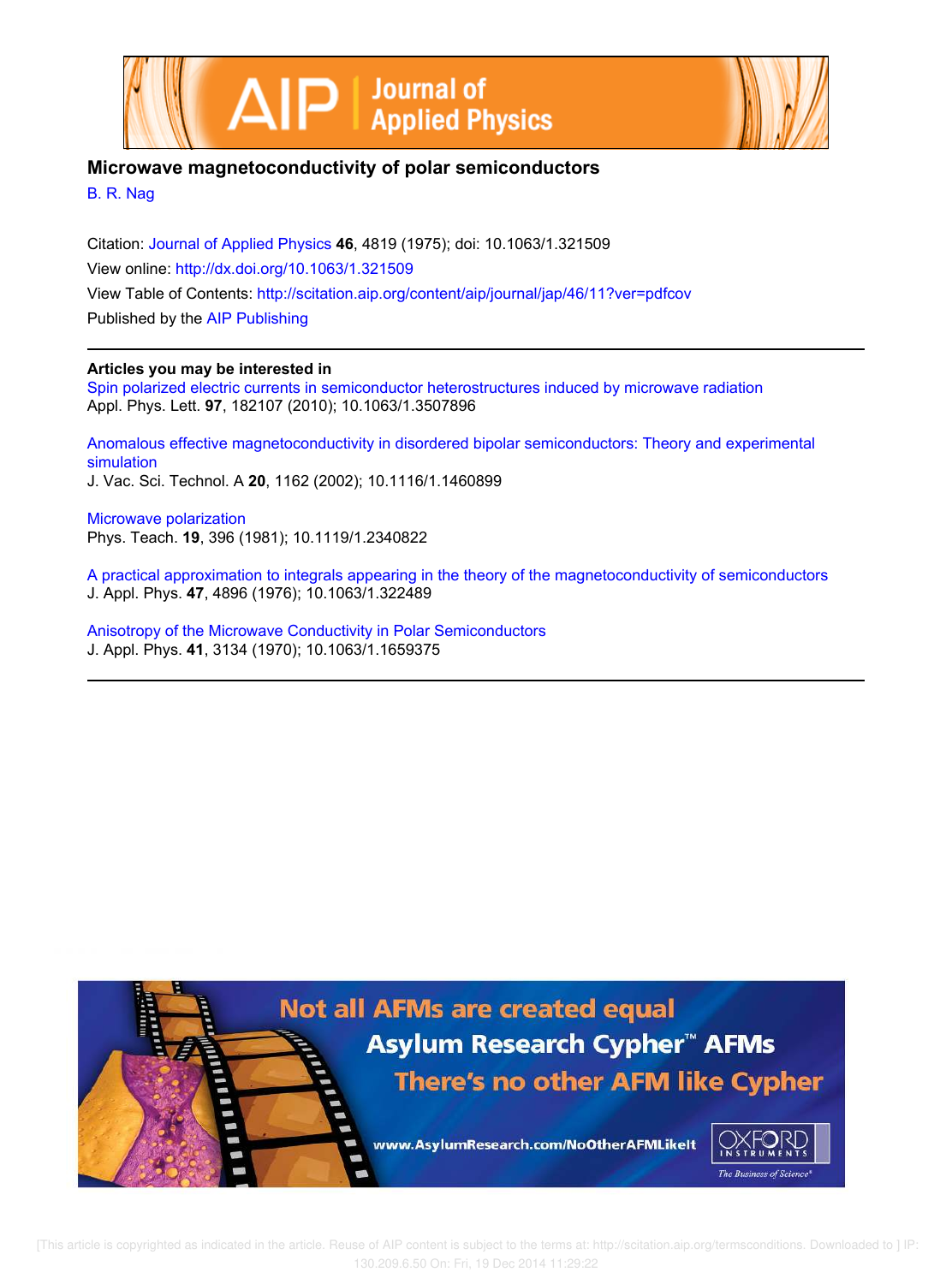# **Microwave magnetoconductivity of polar semiconductors**

B. R. Nag

*Center of Advanced Study in Radio Physics and Electronics, Calcutta University, India* (Received 15 January 1975)

An iteration method is presented for the accurate calculation of the microwave magnetoconductivity of polar semiconductors. The method is an extension of Rode's iteration method for the evaluation of dc conductivity. The real and imaginary parts of the two perturbation components of the distribution function are obtained at each step of iteration by solving the four simultaneous equations relating the components; The iteration procedure is found to converge within 5-10 steps. The method has been applied to obtain the magnetoconductivity tensor of n-InSb at 10,35, 85, and 135 GHz for magnetic induction up to 0.1 *Wb/m'.*  All the relevant scattering mechanisms and the effects of band nonparabolicity have been taken into account. The calculated values of conductivity differ significantly from those obtained by applying the Drude theory and do not agree with those deduced from a cavity perturbation experiment.

PACS numbers: 72.20.M, 72.80.E

#### **INTRODUCTION**

The magnetoconductivity of semiconductors are often studied<sup>1,2</sup> with microwave signals for the clarification of scattering processes. In a recent experiment, Eldumiati and Haddad<sup>2</sup> studied the magnetoresistance of  $n$ -InSb using a cavity perturbation technique and derived the mobility of the material from the analysis of the results, based on Drude's theory. It is, however, well known that Drude's theory grossly simplifies the scattering mechanism and we cannot expect that the results obtained from the simple theory would be valid. Accurately calculated theoretical values of microwave magnetoconductivity are needed for the understanding of the results of experiments of the kind mentioned above.

A difficulty encountered in the accurate evaluation of the conductivity tensor of materials like InSb, which are polar in nature, is that the relaxation time formalism cannot be applied. Electrons are scattered in these materials predominantly by polar optical phonons and since polar optical phonon scattering is neither elastic nor randomizing, the relaxation time formalism is inapplicable. 3 Accurate theoretical values of the conductivity of polar materials may be obtained only by solving the Boltzmann equation numerically. Such methods have been developed for the calculation of the conductivity. 4-8 The methods have been extended also for the calculation of Hall mobility $9-16$  or ac conductivity.15,17 In this paper we shall first present an iteration method, which may be employed for the evaluation of the ac magnetoconductivity tensor taking into account the full complexity of the scattering mechanisms. Results on the microwave magnetoconductivity tensor of n-InSb are then presented. These are also compared with those obtained from Drude's theory. The experimental results of Ref. 2 are examined finally in the light of the present calculations.

#### **EQUATIONS TO BE SOLVED**

The Boltzmann equation for the problem under consideration is

$$
\frac{\partial f(\mathbf{k})}{\partial t} = -\frac{e}{\hbar} \left( \mathcal{E}_0 \exp(i\omega t) + \frac{1}{\hbar} \nabla_{\mathbf{k}} E \times \mathbf{B} \right) \nabla_{\mathbf{k}} f(\mathbf{k}) + \frac{\partial f(\mathbf{k})}{\partial t} \bigg|_{c}, \tag{1}
$$

4819 Journal of Applied Physics, Vol. 46, No. 11, November 1975

where  $f(k)$  is the distribution function,  $\mathcal{E}_0 \exp(i\omega t)$  is the applied electric field of angular frequency  $\omega$ , and **B** is the applied magnetic induction, *e,* k, and *E* are, respectively, the charge, wave vector, and energy of an electron;  $(\partial f(\mathbf{k})/\partial t)$ <sub>c</sub> is the rate of change of  $f(\mathbf{k})$  due to collisions.

We assume that the  $E - k$  relation<sup>18</sup> for the electrons is

$$
\hbar^2k^2/2m^*=\gamma(E),\qquad \qquad (2)
$$

where *m\** is the band-edge effective mass, assumed to be isotropic.  $\gamma(E)$  is, in general, a complex function of  $E$ , but in most of the cases may be simplified<sup>19</sup> to

$$
\gamma(E) = E(1 + \alpha E), \tag{3}
$$

where

$$
\alpha = \frac{1}{E_{\epsilon}} \left( 1 - \frac{2m^*}{m_0} \right) \left( 1 - \frac{E_{\epsilon} \Delta}{3(E_{\epsilon} + \Delta)(E_{\epsilon} + \frac{2}{3} \Delta)} \right).
$$

 $E<sub>r</sub>$  being the energy band gap and  $\Delta$  the spin-orbit splitting energy.

Let the magnetic induction be in the  $z$  direction and let *x* direction be chosen in the direction of the electric field. The electric field is assumed to be small enough to prevent the occurrence of hot-electron effects. The distribution function  $f(k)$  may then be expanded as

$$
f(\mathbf{k}) = f_0(E) - \frac{e\hbar}{m^*} \mathcal{E}_0 \exp(i\omega t) [k_x \phi_x(E) + k_y \phi_y(E)] \frac{\partial f_0(E)}{\partial E},
$$
\n(4)

where  $f_0(E)$  is the equilibrium distribution function in the absence of the fields.

Substituting expression (4) in Eq. (1) and equating the coefficients of  $k_x$  and  $k_y$  on the two sides we get

$$
L_c \phi_x = \gamma_1(E) + \omega_B(E) \phi_y + i \omega \phi_x, \qquad (5)
$$

$$
L_c \phi_y = -\omega_B(E)\phi_x + i\omega\phi_y, \qquad (6)
$$

where  $L_c$  is the collision operator,  $\omega_B(E)$  is the cyclotron resonance frequency ( $|e|B/m^*$ ) $\overline{y}_1(E)$ , and  $\gamma_1(E)$  $= (\partial \gamma / \partial E)^{-1}.$ 

The collision operator  $L_c$  may be expressed as<sup>4</sup>

Copyright © 1975 American Institute of Physics 4819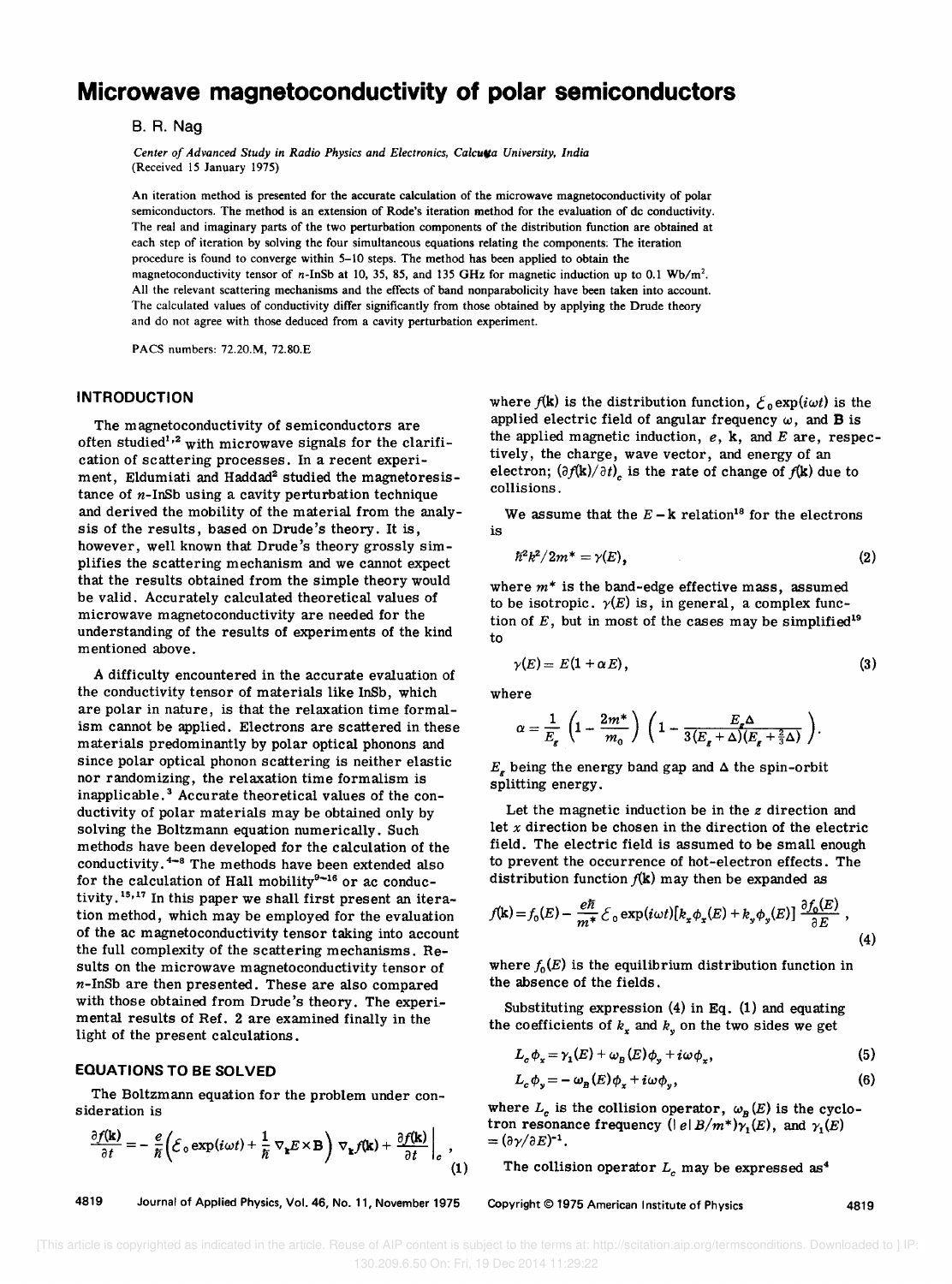$$
L_c \phi(E) = S_0(E) \phi(E) - S_e(E) \phi(E + k_B \theta_0)
$$
  
- S\_a(E) \phi(E - k\_B \theta\_0) (7)

where  $k_B \theta_0$  is the optical phonon energy,  $k_B$  being the Boltzmann constant.  $S_e$  and  $S_a$  are related to the inscattering due to emission and absorption processes involving polar optical phonons,  $S_0$  is related to the outscattering rate and includes the effects of all other collision processes, which are either elastic or randomizing. Detailed expressions for  $S_0$ ,  $S_2$ , and  $S_a$  for nonparabolic bands (including the overlap integrals)<sup>20</sup> have been given by Rode<sup>8</sup> and also by Nag and Dutta<sup>21</sup> for the present formalism.

Equations (5) and (6) are thus the equations required to be solved for the evaluation of the ac magnetoconductivity tensor. We note that both  $\phi_r$  and  $\phi_y$  are complex and Eqs. (5) and (6) really give four difference equations involving four unknown functions.

The components of the conductivity tensor may be evaluated when  $\phi_x$  and  $\phi_y$  are known using the formula

$$
\sigma_{ij} = -\frac{ne^2}{m^*} \frac{2}{3} \left( \int \phi_{ij} \frac{\partial f_0}{\partial E} \gamma^{3/2} dE \right) \left( \int f_0 \gamma^{1/2} \frac{\partial \gamma}{\partial E} dE \right)^{-1}, \tag{8}
$$

where  $\sigma_{ij}$  represents the real  $(j = r)$  or imaginary  $(j = i)$  parts of the *x* or *y* component of the conductivity tensor; *n* is the electron concentration.

#### **METHOD OF SOLUTION**

The collision operator for scattering mechanisms other than polar optical phonon scattering is such that  $L_c \phi(E)$  may be written as  $\phi(E)/\tau(E)$ , where  $\tau(E)$  is equal to  $1/S_0(E)$  and is called the relaxation time constant. Solution of Eqs. (5) and (6) is then straightforward and we get

$$
\phi_x = \phi_{xr} + i\phi_{x\ell} = \frac{\tau(E)[1 + i\omega\tau(E)]\gamma_1(E)}{1 + 2i\omega\tau(E) + [\omega_B(E)^2 - \omega^2]\tau(E)^2},
$$
(9)

$$
\phi_y = \phi_{yr} + i \phi_{yi} = -\frac{\tau(E)\omega_B(E)\tau(E)\gamma_1(E)}{1 + 2i\omega\tau(E) + [\omega_B(E)^2 - \omega^2]\tau(E)^2}.
$$
 (10)

In Drude's theory, Eq. (9) and (10) are simplified by neglecting the energy dependence of  $\phi_r$  and  $\phi_y$  and we get for the conductivity components

$$
\sigma_x = \sigma_{xr} + i\sigma_{xi} = \frac{\sigma_0 (1 + i\omega \tau_0)}{1 + 2i\omega \tau_0 + [\omega_B (0)^2 - \omega^2] \tau_0^2},
$$
(11)

$$
\sigma_{y} = \sigma_{y r} + i \sigma_{y i} = -\frac{\sigma_{0} \omega_{B} (0) \tau_{0}}{1 + 2i \omega \tau_{0} + [\omega_{B} (0)^{2} - \omega^{2}] \tau_{0}^{2}} , \qquad (12)
$$

where  $\tau_0 = m^* \sigma_0 / n e^2$ .

The analysis presented in Ref. 2 is based on the above equations. However, we find that in the presence of significant polar optical phonon scattering, an analytic solution of Eqs. (5) and (6) cannot be obtained. Numerical methods<sup>4-8</sup> were developed for obtaining the solution when  $\omega_B$  and  $\omega$  are both equal to zero, i.e., for dc fields in the absence of magnetic induction. Among the different methods available Rode's method<sup>8</sup> is the most convenient to work with. The method was extended earlier by the present author<sup>5</sup> to obtain solutions when either  $\omega_B$  or  $\omega$  is zero. In the present problem, however, neither  $\omega_B$  nor  $\omega$  is zero and this case has not been dealt with earlier. We may extend Rode's method of iteration also to the present problem as discussed below.

Let us consider the evaluation of  $\phi$  for  $E = E_i$  $\pm lk_B \theta_0$ , where *l* is a positive integer. Separating the real and imaginary parts we get from Eqs. (5) and  $(6),$ 

$$
S_0(E_i + lk_B \theta_0)\phi_{xr}(E_i + lk_B \theta_0) + \omega\phi_{xt}(E_i + lk_B \theta_0) - \omega_B(E_i + lk_B \theta_0)\phi_{yr}(E_i + lk_B \theta_0)
$$
  
=  $\gamma_1(E_i + lk_B \theta_0) + S_e(E_i + lk_B \theta_0)\phi_{xr}[E_i + (l+1)k_B \theta_0] + S_a(E_i + lk_B \theta_0)\phi_{xr}[E_i + (l-1)k_B \theta_0]$  (13)

$$
S_0(E_i + lk_B \theta_0) \phi_{xi}(E_i + lk_B \theta_0) - \omega \phi_{xr}(E_i + lk_B \theta_0) - \omega_B (E_i + lk_B \theta_0) \phi_{yi}(E_i + lk_B \theta_0)
$$
  
= 
$$
S_e(E_i + lk_B \theta_0) \phi_{xi}[E_i + (l+1)k_B \theta_0] + S_a(E_i + lk_B \theta_0) \phi_{xi}[E_i + (l-1)k_B \theta_0],
$$
 (14)

$$
S_0(E_i + lk_B \theta_0) \phi_{yr}(E_i + lk_B \theta_0) + \omega \phi_{gt}(E_i + lk_B \theta_0) + \omega_B (E_i + lk_B \theta_0) \phi_{xr}(E_i + lk_B \theta_0)
$$
  
= 
$$
S_e(E_i + lk_B \theta_0) \phi_{yr}[E_i + (l+1)k_B \theta_0] + S_a(E_i + lk_B \theta_0) \phi_{yr}[E_i + (l-1)k_B \theta_0],
$$
 (15)

$$
S_0(E_i + lk_B \theta_0) \phi_{yi}(E_i + lk_B \theta_0) - \omega \phi_{yr}(E_i + lk_B \theta_0) + \omega_B(E_i + lk_B \theta_0) \phi_{xi}(E_i + lk_B \theta_0)
$$
  
= 
$$
S_e(E_i + lk_B \theta_0) \phi_{yi}[E_i + (l+1)k_B \theta_0] + S_a(E_i + lk_B \theta_0) \phi_{yi}[E_i + (l-1)k_B \theta_0].
$$
 (16)

In the first step of iteration,  $\phi_{xr}(E_i + lk_B \theta_0)$ ,  $\phi_{x,i}(E_i+lk_B\theta_0), \phi_{y,r}(E_i+lk_B\theta_0)$ , and  $\phi_{y,i}(E_i+lk_B\theta_0)$  are obtained by solving Eqs.  $(13)-16$  simultaneously, letting  $\phi_{xr}[E_i + (l \pm 1)k_B \theta_0], \phi_{xi}[E_i + (l \pm 1)k_B \theta_0], \phi_{yr}[E_i + (l \pm 1)k_B \theta_0]$  $\pm 1/k_B \theta_0$ , and  $\phi_{yi}[E_i + (l \pm 1)k_B \theta_0]$  equal zero. Such solutions are obtained for different integral values of  $l$ from 0 to *n* (to be chosen properly, as discussed later). In the second step of iteration,  $\phi_{xr}[E_i + (l \pm 1)k_B \theta_0],$ 

Fig. 3. The replaced by their values obtained in the first step of iteration and new values of  $\phi_{xr}(E_i + lk_B\theta_0)$ , etc., are evaluated again solving the equations simultaneously. Note that  $\phi_{rr}(E_i - k_B \theta_0)$ , etc., occurring in the equations for  $l = 0$  are to be taken as zero. Also, note that in the second step of iteration we get values of  $\phi$  up to  $\phi[E_i + (n-1)k_B \theta_0]$ ; whereas in the first step we obtained values up to  $\phi(E_i + nk_B\theta_0)$ .

B.R. Nag 4820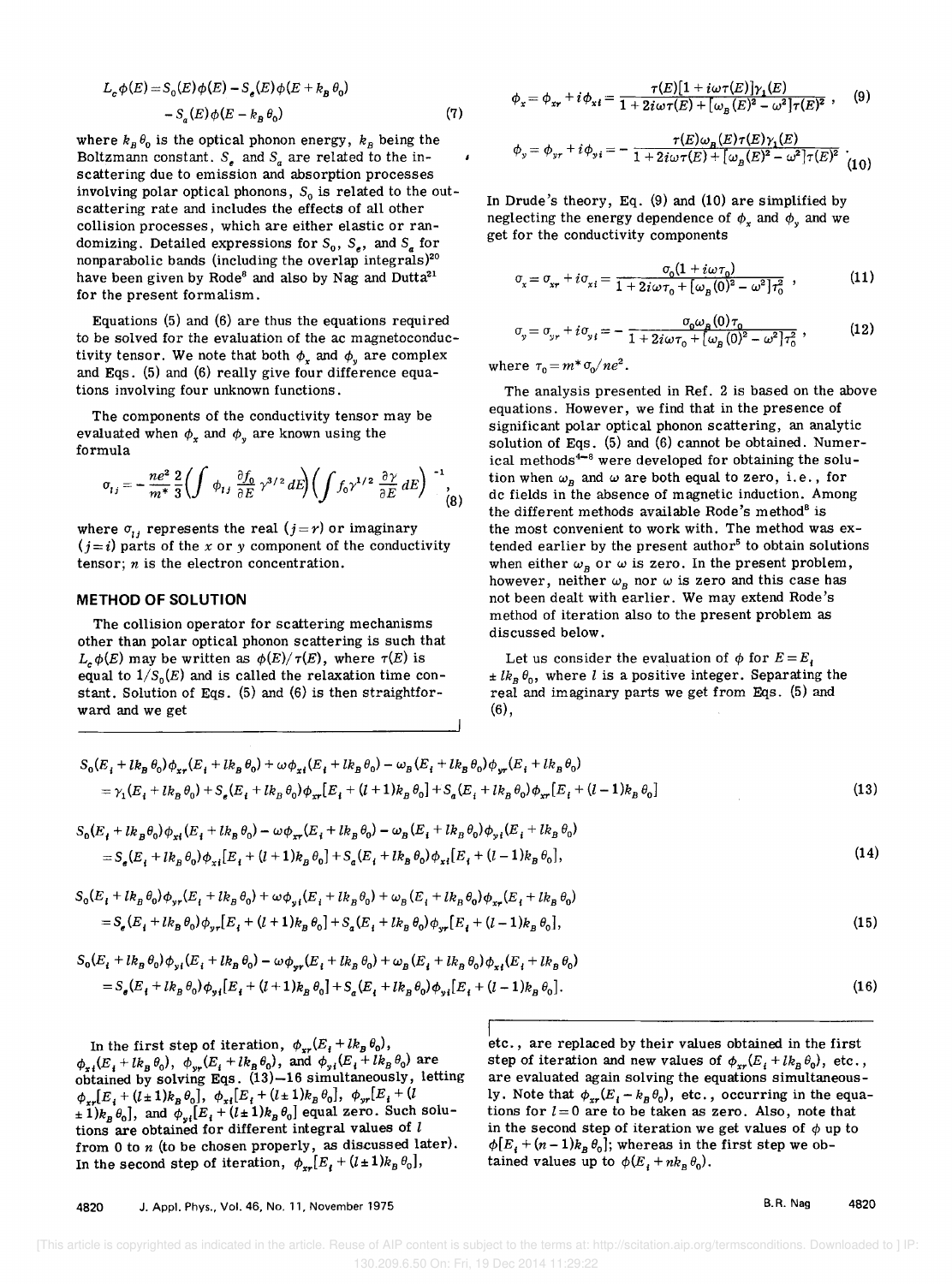

FIG. 1. Complex mobility of *n-InSb* at 77°K at different magnetic fields for a frequency of 10 GHz. Curves numbered 1-4 represent. respectively. the components of the mobility tensor:  $\mu_{x, r}, \mu_{x, i}, \mu_{y, r}$ , and  $\mu_{y, i}$ . Letters in parenthesis indicate, respectively. the values obtained from the Drude theory. (a); and present calculations with  $E_1 = 7.2 \text{ eV}$ , (b); and  $E_1 = 30 \text{ eV}$ , (c).

The evaluation of  $\phi$  is continued in successive steps of iteration in the same way as. in the second step till the values of  $\phi$  for two successive steps agree to within a specified accuracy. We note that if *m* iteration steps are necessary for the desired accuracy, we may evaluate  $\phi$  up to  $\phi[E_i + (n - m)k_B \theta_0]$ , so that we should choose *n* in the first step as  $q+m$ , if values of  $\phi$  for *E* up to  $q_k\theta$  are required for the evaluation of the integrals in Eq. (8) to a desired accuracy.

The procedure discussed above for a particular value of  $E_i$  is used to obtain  $\phi$  for a number of values of  $E_i$ lying between 0 and  $k_B \theta_0$  and chosen by the Gaussian quadrature method, so that values of  $\phi(E)$  over the whole range of *E* between 0 and  $q k_B \theta_0$  are obtained at the same time. These are then used to evaluate the integrals of Eq. (8) numerically.

The method outlined above was tested for its convergence taking some typical cases and was found to yield convergent values agreeing to within  $0.01\%$  in  $7-10$ iterations. In the following section we discuss the results obtained for  $n$ -InSb at  $77 \text{ °K}$ .

#### **RESULTS FOR InSb**

In order that we may calculate the conductivity tensor theoretically we need to know the physical parameters involved in the expressions for the scattering probabilities due to the various scattering mechanisms. In the case of InSb, values of most of the parameters are now well established. We have taken the values of the various parameters in accordance with Ref. 22 and the conductivity tensor was calculated for  $77\,^{\circ}\text{K}$  and magnetic induction up to 0.5 Wb/m<sup>2</sup> (results up to 0.1 Wb/m<sup>2</sup> are only presented). All the scattering mechanisms, viz., deformation potential and piezoelectric acoustic phonon, polar optical phonon and ionized impurity scattering, were taken into account. Calculations were done for the two extreme values of the acoustic phonon deformation potential constant  $E_1$ , i.e., 7.2 and 30 eV, suggested in the literature. The concentration of ionized impurities  $N$ , was chosen in each case so as to obtain the dc electron mobility of the sample, which was taken as 61  $m^2/V$  sec. It may be pointed out that the above value of mobility is the same as that for the samples used in Ref. 2, and also that it is the most common value of the samples used by various other workers. The required value of  $N<sub>I</sub>$  for obtaining an electron mobility of 61 m<sup>2</sup>/V sec at  $77 \degree K$  were  $1.5 \times 10^{14}$ / cm<sup>3</sup> and  $4.5 \times 10^{14}/\text{cm}^2$ , respectively, for the values of  $E_1$  of 30 and 7.2 eV.

In the calculations, 16 values of  $E_i$  were chosen in the interval  $0 \lt E_i \lt k_B \theta_0$  in accordance with the Gaussian quadrature method. The iteration procedure outlined in the previous section was found to yield a convergence of about  $1$  in  $10<sup>4</sup>$  in 5 iterations, but the calculations were extended up to seven iterations in each case. Values of  $\phi$  for *E* up to  $6k_B\theta_0$  were used for the evaluation of the integrals.

The components of the magnetoconductivity tensor calculated as discussed above are presented for frequencies of 10, 35, 85, and 135 GHz in Figs. 1-4. The values obtained from Drude's theory, i.e., from Eqs. (11) and (12), are also plotted for comparison.

#### **DISCUSSION**

We find from Figs.  $(1)$ - $(4)$  that the qualitative nature of the variation of the components of the conductivity tensor with magnetic field as obtained from the exact theory and from the Drude theory are the same. The magnitudes of the components are, however, different. The difference is larger for  $\sigma_r$  in comparison to that



FIG. 2. Same as Fig. 1 except that the frequency is 35 GHz.

B.R. Nag 4821